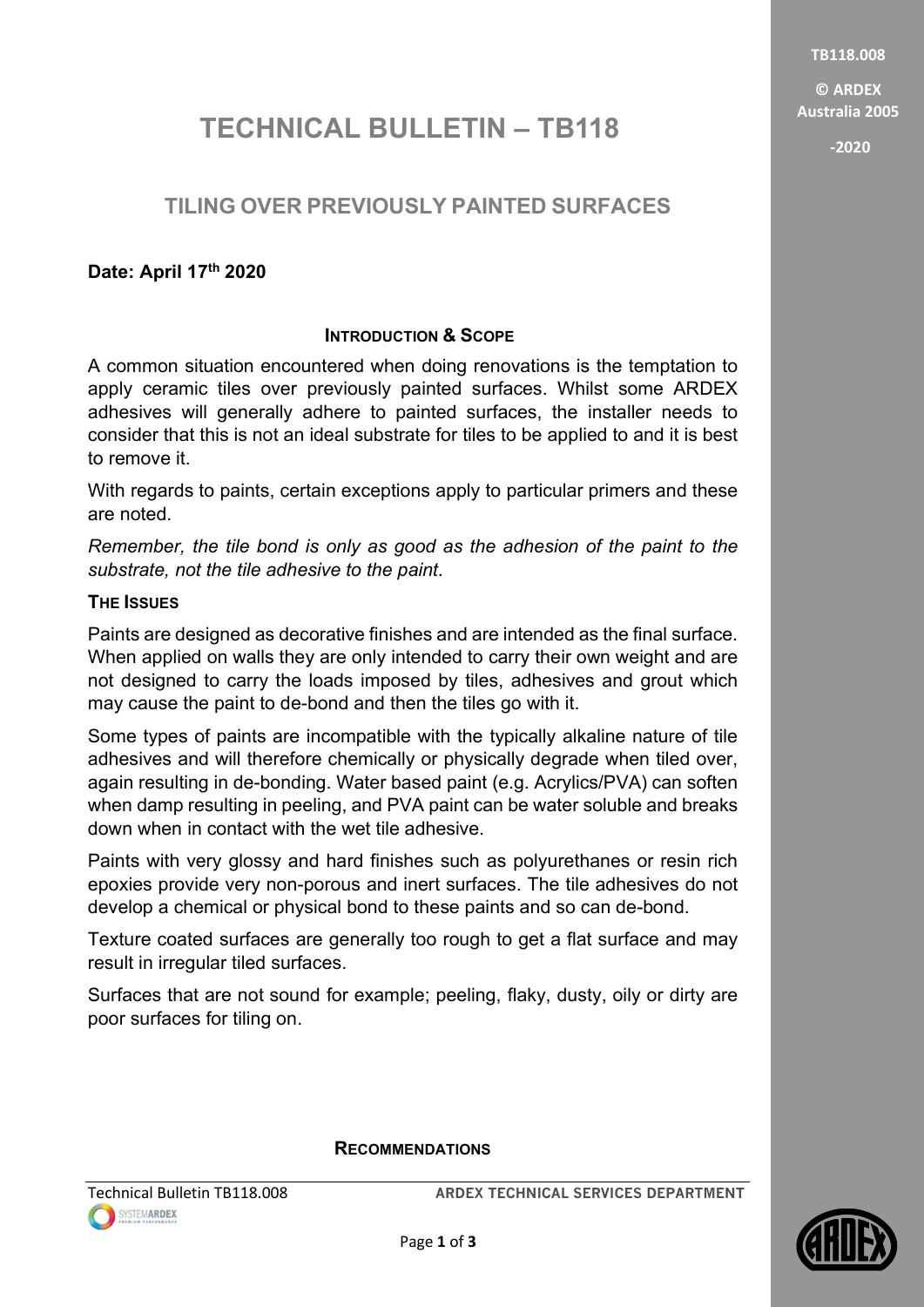| <b>Paint type</b>                            | <b>Suggested preparation</b>                                                                           |
|----------------------------------------------|--------------------------------------------------------------------------------------------------------|
| Solvent based alkyds ('oil-based<br>paints') | Mechanically roughen full surface<br>with coarse sandpaper (40 grit) where<br>sound to a CSP1 profile. |
|                                              | If unsound remove 100% to<br>substrate.                                                                |
|                                              | Priming with ARDEX P9 or ARDEX<br>P82 will improve bond.                                               |
| Water based acrylics and PVA                 | Mechanically remove 100% to<br>expose the substrate.                                                   |
| Calsomine and similar washes                 | Mechanically remove 100% to<br>expose the substrate.                                                   |
| Polyurethane                                 | Mechanically remove 100% to<br>expose the substrate.                                                   |
| Epoxy Enamels and Finish Coats*              | Mechanically roughen the surface<br>100% to a CSP1 profile then prime<br>with ARDEX P9 or ARDEX P82.   |
| Paving paints and timber finishes            | Mechanically remove 100% to<br>expose the substrate                                                    |
| <b>Texture coats</b>                         | Mechanically remove 100% to<br>expose the substrate                                                    |
| <b>Bituminous coatings</b>                   | Mechanically remove 100% to<br>expose the substrate                                                    |
| Generally unsound painted surfaces           | Mechanically remove coating 100%<br>to expose substrate.                                               |

\* The application of two-part epoxy primers (which are filler rich rather than resin rich as is the case with epoxy enamels), is a requisite practice over metal surfaces before adhesive fixing tiles. The same applies to the application of tile adhesives over water-based epoxy sealers such as ARDEX WPM300 HYDREPOXY ( sand seeding). Both these coatings are acceptable surfaces.

There are also two other points to consider –

- $\Rightarrow$  Premixed adhesives applied over painted surfaces can display extended drying times.
- $\Rightarrow$  Where coating is not fully removed (alkyd paints), this procedure is only recommended on internal surfaces, and is not recommended on external surfaces.

CAUTION – Older oil-based paints applied before the mid 70's may contain lead, for example the 'red lead primer' contains lead oxide. It is not recommended that